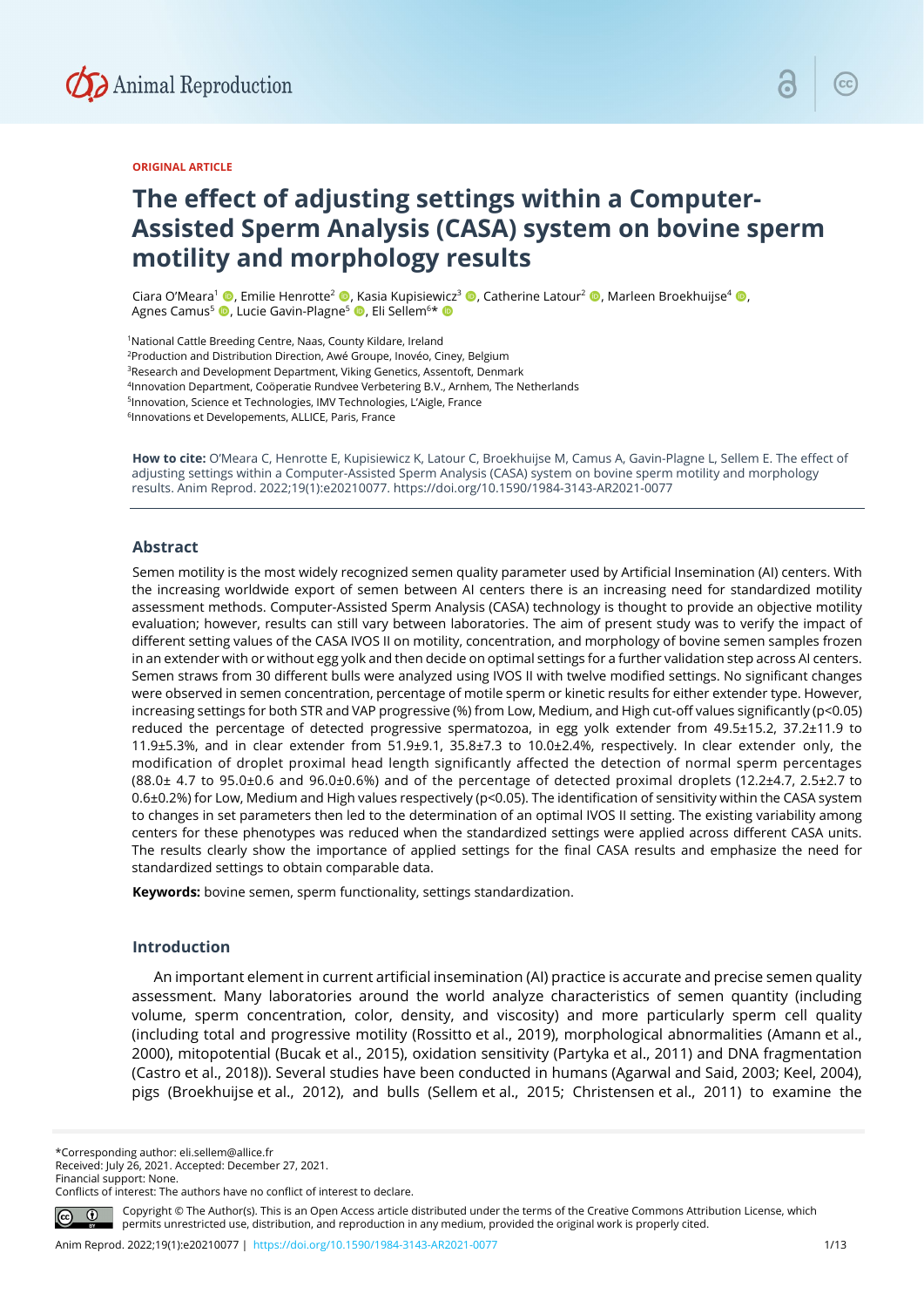relationship between such *in vitro* laboratory standards of fertile semen and their relationship with *in vivo* field fertility. All these analyses serve multiple purposes; however, their ultimate goal is to ensure the successful packaging of a straw with fertile spermatozoa that meets semen laboratory standards.

The standardization of assessment methods is becoming more and more necessary with the increasing worldwide export of semen straws and communication between animal breeding centers (Walczak-Jedrzejowska et al., 2013; Mallidis et al., 2012; Lu et al., 2010; Toft et al., 2005; Keel, 2004; Brazil et al., 2004; Keel et al., 2002). Standardization requires a large amount of organization and involves several laboratories working on the same samples. In some cases, the intra-laboratory variability of the assessments could be higher than the biological variability that truly exists among samples (Keel, 2004). Indeed, Brazil et al. (2004) identified large variation coefficients intra/inter laboratories in the range of 23 to 73% for the sperm concentration; 9 to 37% for the sperm motility; 25 to 87% for the morphological abnormalities assessment.

Strategies are in place in human clinical andrology, where The World Health Organization (WHO) recommends the use of an external laboratory to benchmark all technicians against the mean data for each parameter, aiming to reduce technical variability among technicians within laboratories (Walczak-Jedrzejowska et al., 2013; Mallidis et al., 2012).

Worldwide, the most commonly assessed semen quality parameter is motility. For years, the standard method in labs was via a subjective microscopic assessment (Mallidis et al., 2012). The WHO recommends subjective assessment by trained andrologists as the gold standard in human semen evaluation (WHO, 2010). Although this technique is accepted worldwide, it is highly dependent on training and laboratory proficiency testing, making it largely operator-dependent. To overcome this problem, objective technologies have emerged such as Computer Assisted Sperm Analysis (CASA) systems, that are used in the daily routine of semen processing. CASA is a system combining specific hardware and software design, a high-resolution camera, and a microscope that enables density and pixel recognition for computer-assisted evaluation of semen concentration, motility, velocity, and morphology (Amann and Waberski, 2014). However, even with computer systems, many studies have found variation within operators, machines of the same brand, and between different models (Verstegen et al., 2002; Hansen et al., 2006; Brito, 2010).

Hence, a European group of semen production centers and research labs were created in 2018 as part of the Annual EU AI Vets Congress QualiVets subgroup (knowledge exchange platform on all relevant subjects concerning AI station management, semen collection, evaluation of semen quality, semen dilution, semen storage, and semen transportation). This group brought together CRV (Arnhem, The Netherlands), Viking Genetics (Assentoft, Denmark), The National Cattle Breeding Centre / Ireland Genetics (NCBC, Kildare, Ireland), AWE group (Inovéo-Walloon breeding association, Ciney, Belgium), Allice (Paris, France) and IMV Technologies (L'Aigle, France) to develop a standardized international protocol for the phenotypic assessment of several semen quality parameters. Many factors need to be standardized, such as sample preparation, operational procedures, and analyses.

The objective of the present study, therefore, was to verify the impact of different settings of the CASA IVOS II (Hamilton Thorne Ltd, Beverly, USA) on motility, concentration, and morphology of bovine semen samples frozen in an extender with or without egg yolk. Following results, the group aimed to propose common, optimized, and standardized settings for CASA assessment of bovine samples according to the extender type.

## **Materials and methods**

#### **Sample collection and processing**

Thirty semen straws from each of the following mature breeds: Belgian blue (N=20), Holstein-Friesian (N=6), Aberdeen Angus (N=1), Hereford (N=1), Limousin (N=1), and Simental (N=1) bulls were collected at either NCBC (Ireland) or AWE group (Belgium), using an artificial vagina. After collection semen quality parameters (ejaculate volume, sperm cell concentration, total motility, and progressive motility) were evaluated and ejaculates fulfilling AI center quality standards were processed as done previously in NCBC (Murphy et al., 2018) and AWE (internal standard ISO9001).

Approved ejaculates were fully extended in egg yolk media using either Optidyl (N = 10) or BullXcell (N = 10) or phospholipid-based media (N=10) OptiXcell (all extenders from IMV Technologies, L'Aigle, France)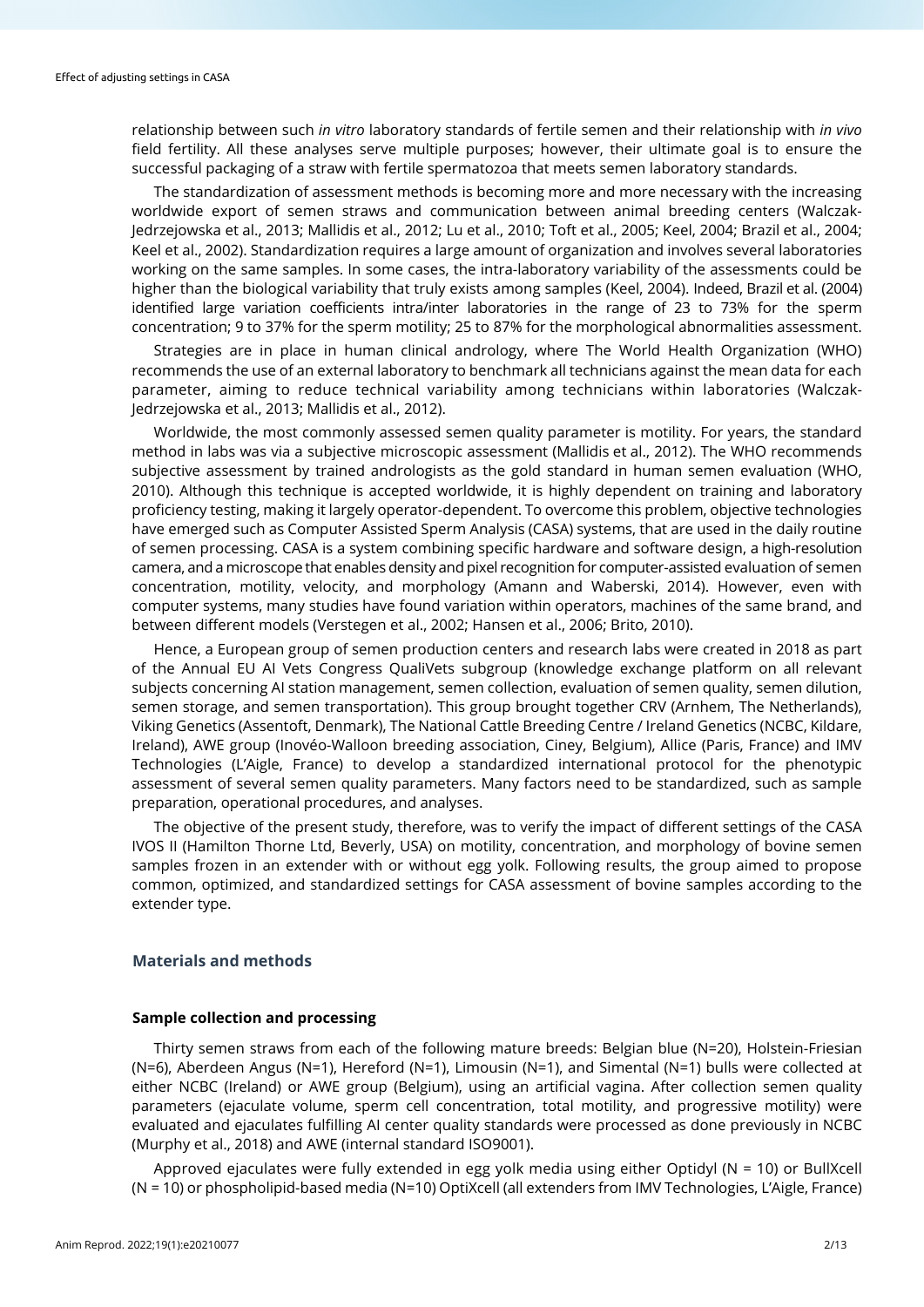to achieve a final concentration between 15 and 25  $\times$  10<sup>6</sup> sperm per mini straw (according to the center operative procedures). Semen straws were filled, printed, and sealed before minimum chilling time, as per manufacturer guidelines (IMV Technologies, L'Aigle, France). After an equilibration time at 4°c for 4 hours, the straws were gradually cooled from 4 to -140°C in DigitCool programmable automatic freezer for 7 minutes (IMV Technologies, L'Aigle, France) and then submerged and stored in liquid nitrogen at -196°C until use. Several straws per sample were transported to the laboratory of IMV Technologies (L'Aigle, France) for post-thaw sperm evaluation.

## **Post thaw semen analysis before CASA settings evaluation**

Post-thaw motility was assessed using IVOS II(Animal Breeder, software version: v1.11.5) equipped with 10× negative phase contrast objective (Zeiss 10x NH IVOS-II 160nm). For analysis, two straws per batch were thawed at 37 °C for 30 s, emptied using a piston, diluted 1:4 (v/v) in prewarmed EasyBuffer B (IMV Technologies, L'Aigle, France) and incubated for 10 minutes at 37 °C. Then, 3 µL of diluted semen was loaded into a pre-warmed analysis chamber with a depth of 20 µm (Leja, Nieuw-Vennep, The Netherlands). For each sample, 8 fields were recorded and 588 to 1321 cells per sample were analyzed. Parameters measured included: 1) total motility (%); 2) progressive motility (%); 3) morphological abnormalities: bent tail, coiled tail, proximal droplet, distal droplet and distal mid-piece reflex (DMR); 4) concentration (106 cells/mL); 5) kinematics parameters: amplitude of lateral head displacement (ALH, µm), curvilinear velocity (VCL, µm/s), straight-line velocity (VSL, µm/s), average path velocity (VAP, µm/s), linearity (LIN=VSL/VCL, %), wobble (WOB=VAP/VCL, %) and straightness (STR=VSL/VAP, %).

All sperm analyses were captured on one IVOS II machine and each semen straw assessment was saved as a video recording. These videos (n=30) were then re-analyzed applying the following (Experimental design) different settings using several sets of values (Figure 1). This was done on five different machines.



**Figure 1.** Experimental layout for fixed and adjusted settings on the IVOS II CASA. Ejaculates (n=30) were collected and processed by AWE and NCBC. Of which twenty were extended in egg yolk and the remainder in clear media. Classical IVOS II settings were applied to all video captures (Fixed settings) with additional modified settings for Low, Medium, and High threshold values alone or in combination for 1) total motility parameters: static and slow average velocity pathway (VAP; µm/s), straightness velocity (VSL; µm/s); 2) progressive motility parameters: progressive STR (%) and VAP  $(\mu m/s)$  and 3) morphology: proximal droplet  $(\mu m)$  and minimum tail length  $(\mu m)$ .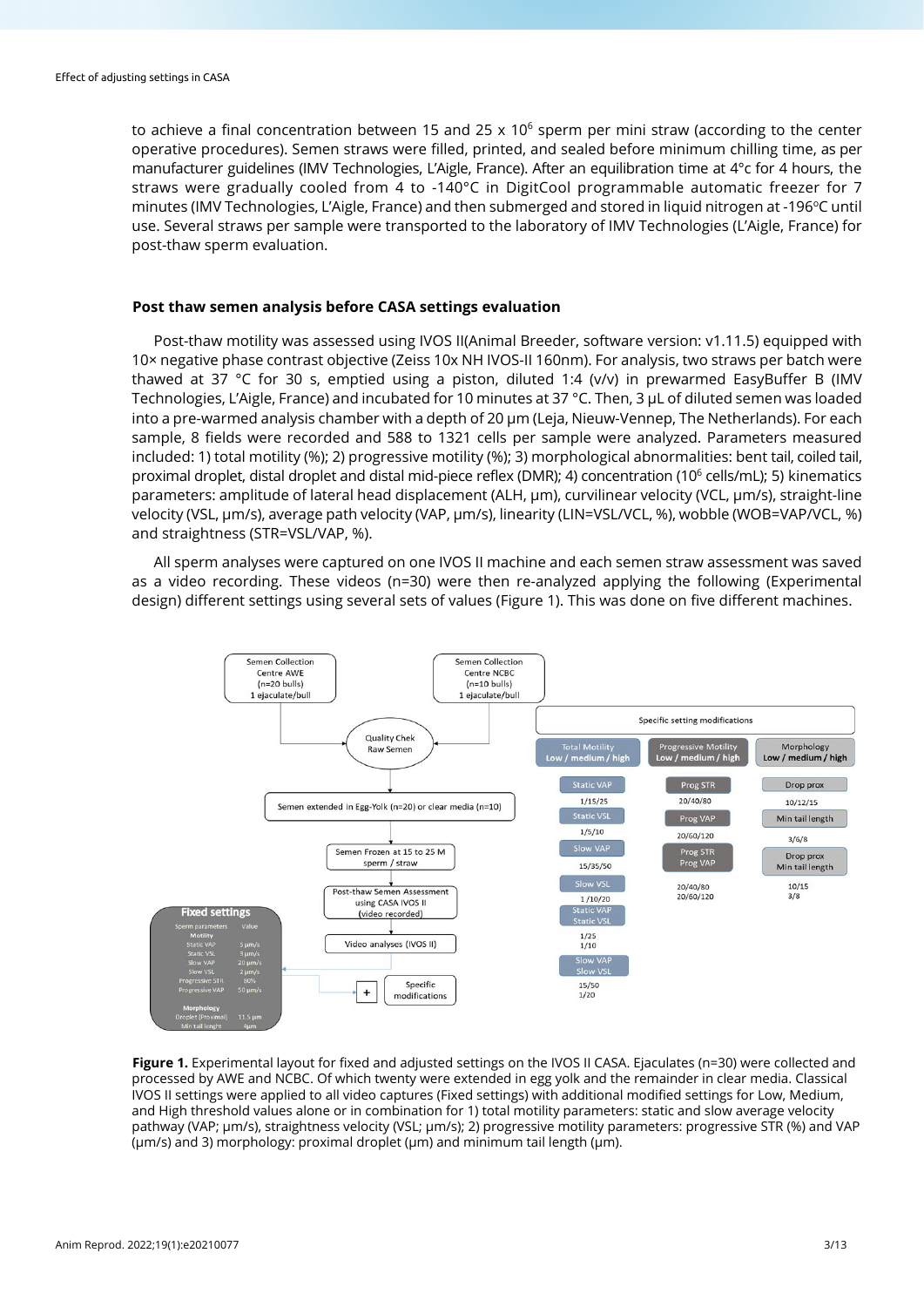## **Experimental design**

The fixed instrument settings are depicted in Figure 1 and were as follows:

- 1) image capture: frames per second = 60; number of frames = 30; illumination = red LED; photometer between 60 and 70. The light intensity may result in minor differences between different IVOS II units and samples analyzed (type of extender or slide). The photometer value is artificially created between 0- 100 corresponding to the illumination intensity absolute values. Thus, the fixed photometer range allows the standardization of illumination intensity values. The *cell size* was between 6 and 70  $\mu$ m<sup>2</sup> and head minimum brightness was a minimum intensity of = 180;
- 2) Fixed motility settings were as follows: *static VAP* = 5 µm/s; *static VSL* = 3 µm/s; *slow VAP* = 20 µm/s; *slow VSL* = 2 µm/s; *progressive STR* = 80; *progressive* = 50;
- 3) Fixed Morphology settings were as follows: *droplet proximal head length* = 11.5 µm and *minimum tail*   $length = 4 \mu m$ .
- 4) Modified settings were as follows: Twelve different settings were created through the value modifications of both motility and morphology parameters. For each set, 2 or 3 different values ranging from Low, Medium, and High were tested. These settings are listed in the experimental flow chart (Figure 1). Samples (n=30, from saved videos) were re-analyzed under each modified setting value or a combination of values, leading to 1080 IVOS II analyses.

## **IVOS II unit Standardized settings validation**

Ten independent ejaculates of Belgian Blues bulls (AWE) diluted in egg yolk extender were used to validate the "standardized setting". This setting was chosen according to the analysis of previous pictures of captured sperm cells. Videos were recorded for each of them, sent to all members, and then analyzed with settings currently used in semen production labs, and these results were compared with the same "standardized settings" across the units.

#### **Statistical evaluation**

Comparisons among tested settings were done for the main IVOS II parameters, to highlight the "standardized setting". General linear model analysis of SAS was used (SAS version 9.4, SAS Institute, Cary, NC, USA) to determine if there were differences among mean values of the different settings. If differences were detected among methods, Scheffe posthoc tests were used to determine the pairwise directional differences. Differences were considered significant when p ≤0.05. The variability of IVOS II results obtained through the "standardized settings" and the classical settings used in each lab, and among all the centers were analyzed to validate the "standardized settings".

#### **Ethics approval and consent to participate**

Not applicable since animals were not produced for experimental purposes. Indeed, the biological material was collected in semen production center for commercial bulls belonging to the breeding company AWE and NCBC.

# **Results**

The study showed the impact of different IVOS II settings on many semen parameters but only those relevant for semen quality evaluations are presented. All other data are listed in the Supplementary Material Table S1.

# **Motility**

#### **Static or slow parameters**

We analyzed IVOS II settings for *static* or *slow* VAP and VSL (with adjustments of specific modifications to Low, Medium, and High values) to examine the effect on the percentage of total motile cells and their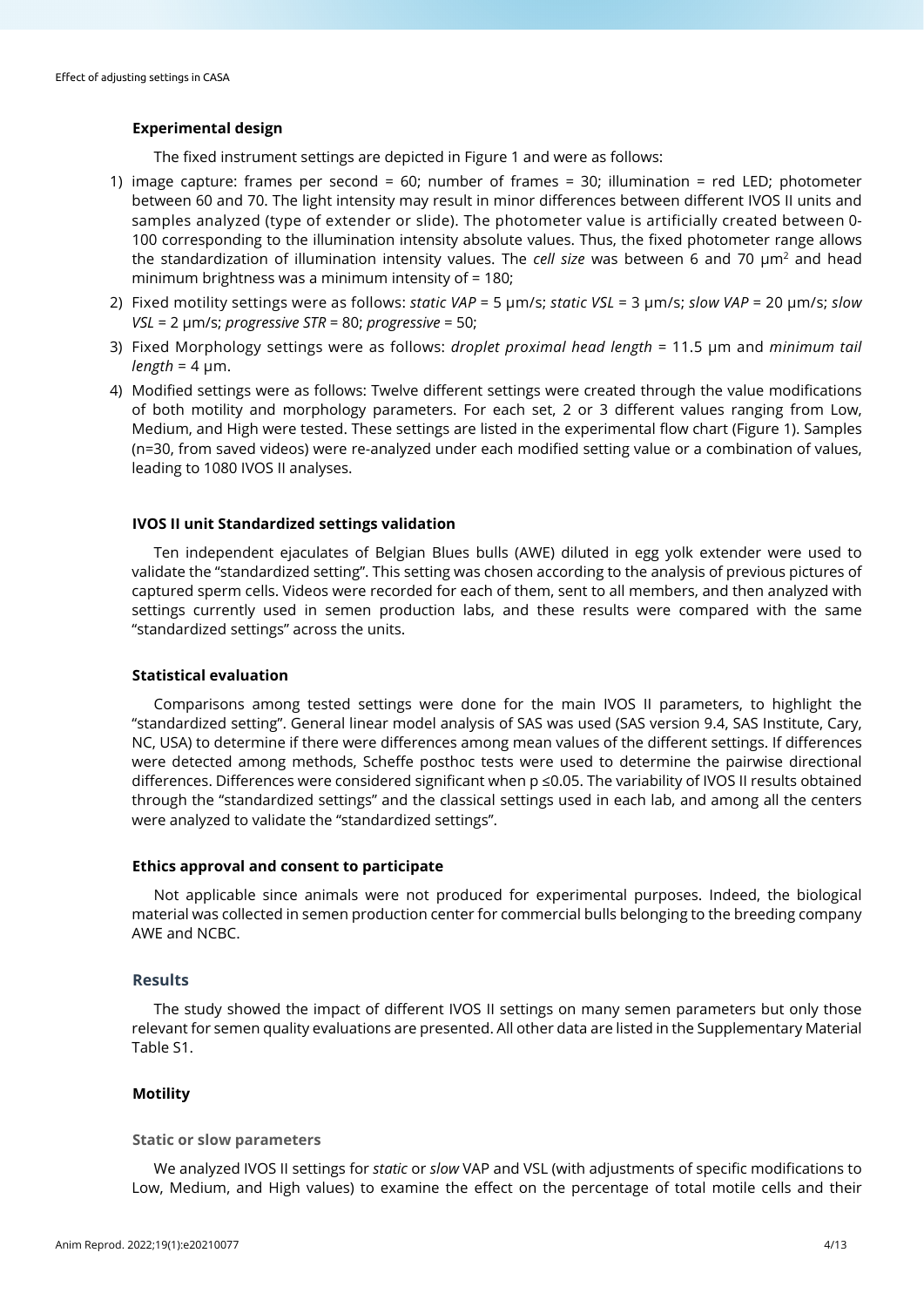kinematic parameters in extender with or without egg yolk. We found that increasing the static or slow parameters from Low to High values neither had a significant effect on total motility percentage nor their kinetic parameters, regardless of the considered extender (P>0.05).

## **Progressive motility parameters**

When modified threshold values for STR progressive (%) were assessed, we found that increasing the range values from Low to High leads to a significant decrease in the percentage of progressive cells detected with IVOS II (Figure 2A and 2D). Indeed, in egg yolk extender, the percentage STR significantly decreased from 43.9±14.3 and 42.3±13.5 to 28.9±9.6%, respectively for Low, Medium, and High cut-off values (p<0.05). The same significant decrease was observed in clear extender for Low, Medium, and High cut-off values (46.3±8.4, 43.2±7.7, and 25.6±7.2%, respectively; p<0.05).



**Figure 2.** The effect of Low, Medium, and High modified settings on STR (A and D), VAP (B and E), and STR combined with VAP (C and F) on progressive sperm cell values from CASA in extender with egg yolk (A), (B) and (C) versus clear extender without egg yolk (D), (E) and (F). Asterix (\*) represents statistical differences among range values (p < 0.05).

Similarly, the set threshold level for VAP progressive (%) had a large effect on the percentage of progressive cells (Figure 2B and 2E). Once again, both extender types presented the same significant changes when cut-off values moved from the Low, Medium to High (30.6±10.2, 27.6±9.4, and 11.6±5.2% for egg yolk extender and from 27.7±7.6, 24.2±7.0, and 9.7±2.4% for clear extender, respectively).

When both STR and VAP progressive (%) were adjusted the difference between Low, Medium and High value settings was even more pronounced for both extender types (p<0.05; Figure 2C and 2F). The percentage of progressive sperm decreased for Low, Medium, and High cut-off values from 49.5±15.2, 37.2 $\pm$ 11.9 to 11.9 $\pm$ 5.3% for egg yolk based extender and from 51.9 $\pm$ 9.1, 35.8 $\pm$ 7.3 to 10.0 $\pm$ 2.4% in clear extender, respectively.

Scheffe analyses highlighted significant differences between the High value versus both Medium and Low values, except where both parameters are combined (Figure 2C or 2F) where all the three value ranges differed significantly. The picture (Figure 3) of captured sperm cells highlights the large majority of sperm cells colored blue as progressive cells and these are associated with the Low setting value (~70% of the sperm present in the picture). There are false positives, highlighted by red arrows. At High settings in the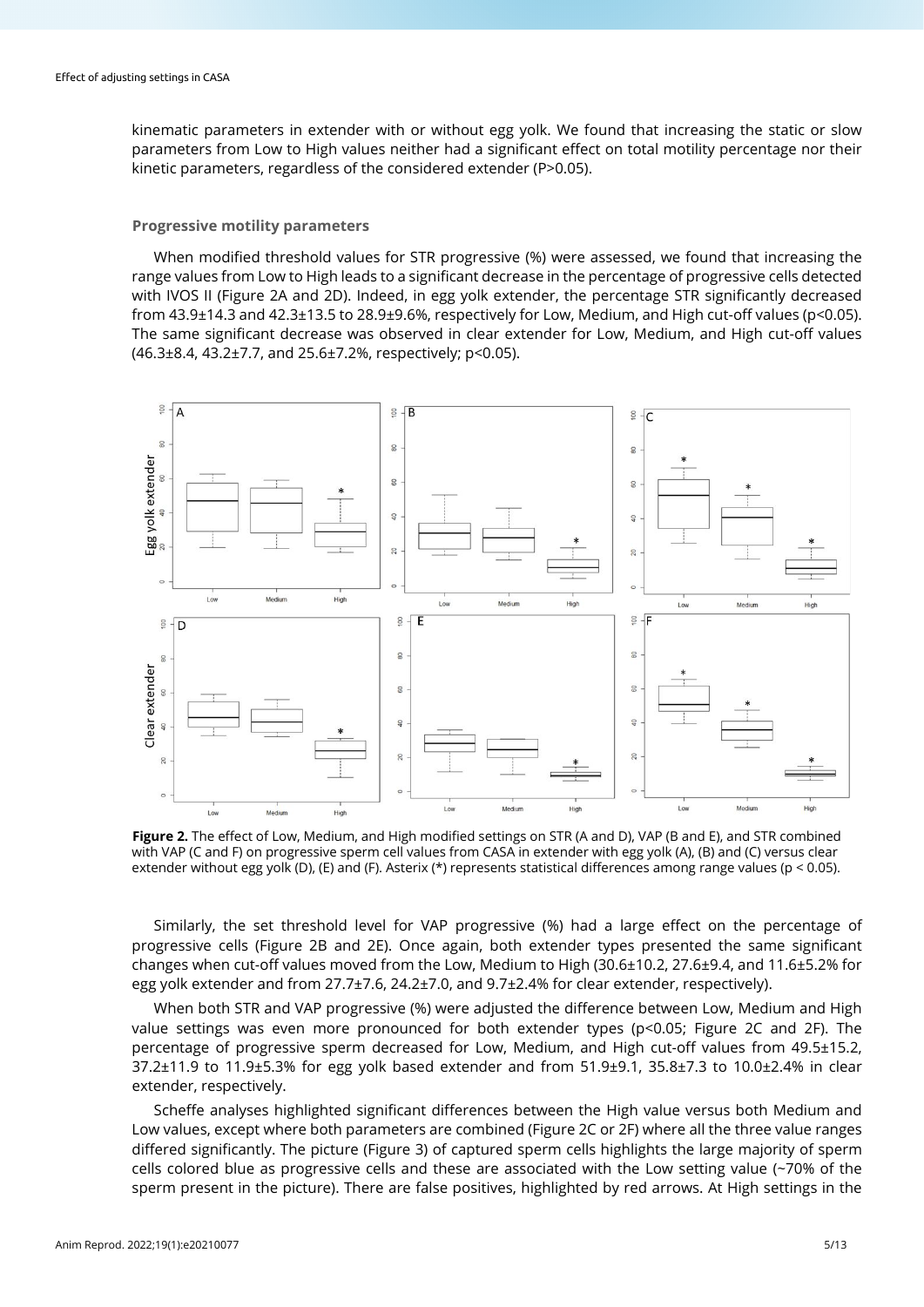IVOSII almost all the sperm cells have been declassified from progressive cells into total motile cells. Indeed, only 11% of the sperm identified in these pictures are still progressive.



**Figure 3.** The effect of Low (A) versus High (B) value settings on STR and VAP progressive (%) in a clear extender. Blue trajectories represent progressive motile sperm cells, while green trajectories represent motile sperm cells. A huge majority of sperm cells have been declared as progressive cells with the Low threshold value. An important part of them is false positives, like those highlighted by red arrows. With the High threshold value, almost all the sperm cells have been classified from progressive cells into motile cells.

# **Concentration**

When altering IVOS II settings, we also examined the effect of these modifications on sperm cell concentration (million/mL). Our results showed that there was no significant effect on concentration, regardless of which parameter value was applied and what extender was considered (Figure 4). However, when modifications were applied to *minimum tail length* parameters (ranging from 3µm, 6µm to 8µm for Low, Medium to High values, respectively), it resulted in minor but not significant fluctuations in the total sperm cells counted (between 2 to 4% according to the range values; P>0.05; Figure 4).



**Figure 4.** The effect of minimum tail length cut-off value modifications (ranging from settings of 3µm, 6µm to 8µm for Low, Medium to High values, respectively) on sperm concentration assessment in extender with (A) or without egg yolk (B). Asterix (\*) represents statistical differences among range values (p<0.05).

#### **Morphological abnormalities**

Within IVOS II setting ranges, the following morphological parameters were adjusted to examine the effect on mean counts (%) of sperm cells detected by the CASA system: *droplet proximal head*, *minimal tail length*, and a combination of these two parameters.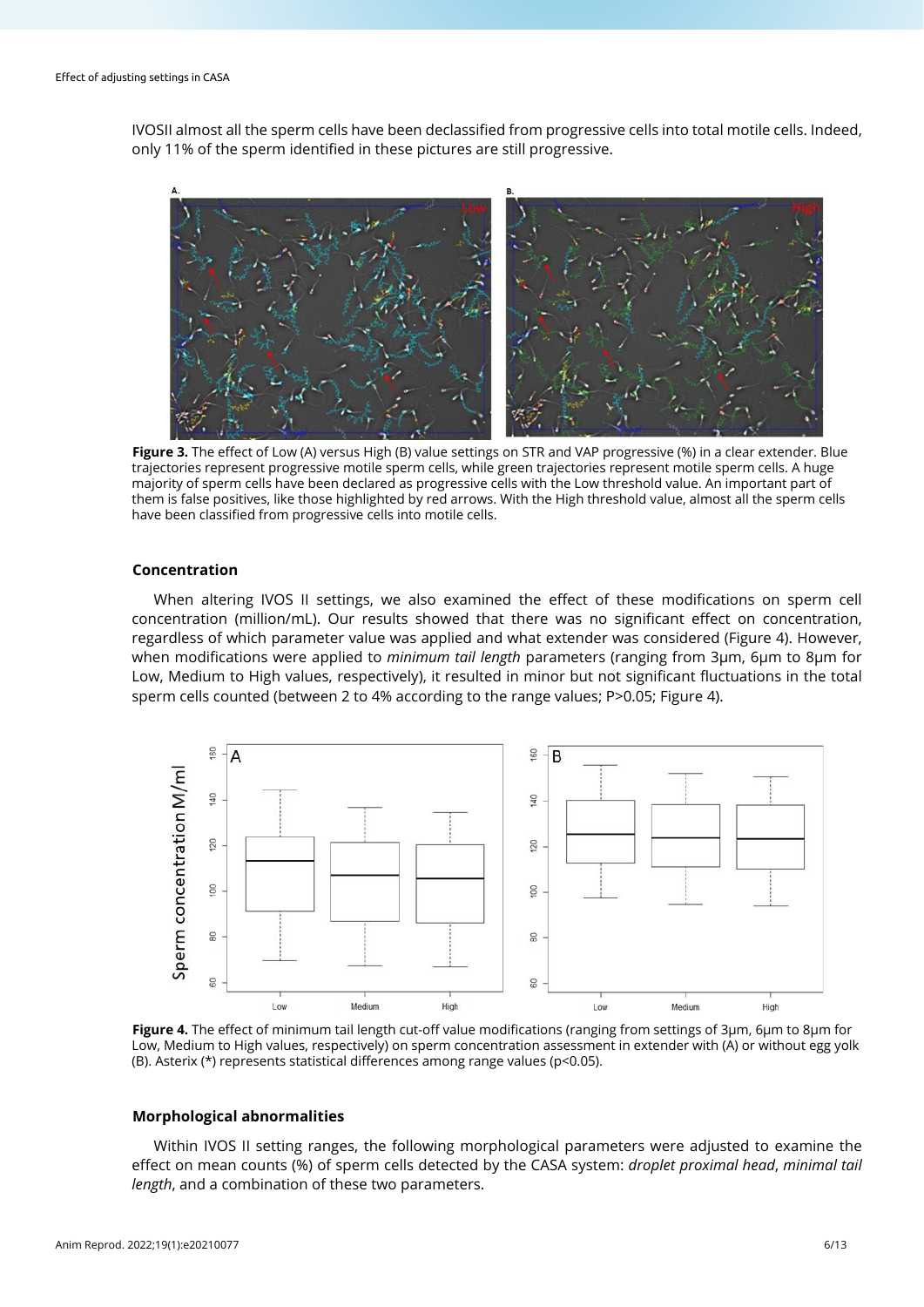The increase of *droplet proximal head length* setting value from 10 (Low), 12µm (Medium) to 15 µm (High, Figure 5A) significantly increased the percentage of sperm cells identified as normal for clear extender (88.0 $\pm$ 4.7% to 95.0  $\pm$  0.6% and 96.0  $\pm$  0.6% for Low to Medium and High respectively: P<0.05). In egg-yolk-based extender, the percentage of normal cells did not increase significantly (94.0  $\pm$  4.2% to 96.0  $\pm$  3.8% and 96.0  $\pm$  3.7% for Low, Medium, and High, respectively; P>0.05, Figure 5B). The percentage of detected proximal droplets decreased significantly with increasing settings values from 10 µm (Low), 12 µm (Medium) to 15 µm (High) to yield results of 12.2  $\pm$  4.7%, 2.5  $\pm$  2.7% to 0.6  $\pm$  0.2%, respectively, when samples were analyzed in clear extender (Figure 5C). This difference was also observed in egg-yolk-based extender where the percentage of detected proximal droplet heads decreased significantly from  $4.4 \pm 2.8\%$  for Low threshold value, to  $1.2 \pm 0.8\%$ and 0.3 ± 0.3% (for Medium and High threshold values, respectively; p<0.05). The percentages of DMR were not affected by the *droplet proximal head length* cut-off value modifications, for both extender types.



**Figure 5.** The effect of Low (10µm), Medium (12µm) and High (15µm) setting modifications of *droplet proximal head length* on normal sperm cell (A and C) and droplet proximal head percentages (B and D) in clear (A and B) or in egg-yolk (C and D) extender. Asterix (\*) represents statistical differences among range values (p<0.05).

An increase of the *minimum tail length* threshold value from 3 µm, 6 µm to 8 µm (Low, Medium and High settings respectively) has no significant effect on the percentage of normal cells and cells with proximal droplets detected by the IVOS II, nor is it affected by extender type. However, under the same conditions, a significant decrease in the percentage of detected cells with DMR from 2.6  $\pm$  0.4%, 1.5  $\pm$  0.4%, and 1.4  $\pm$  0.3% (p< 0.05) was observed in clear extender, but not in egg yolk extender  $(3.6 \pm 2.0\%$ ,  $2.9 \pm 1.8\%$ , and  $2.5 \pm 1.7\%$ respectively for Low, Medium and High values).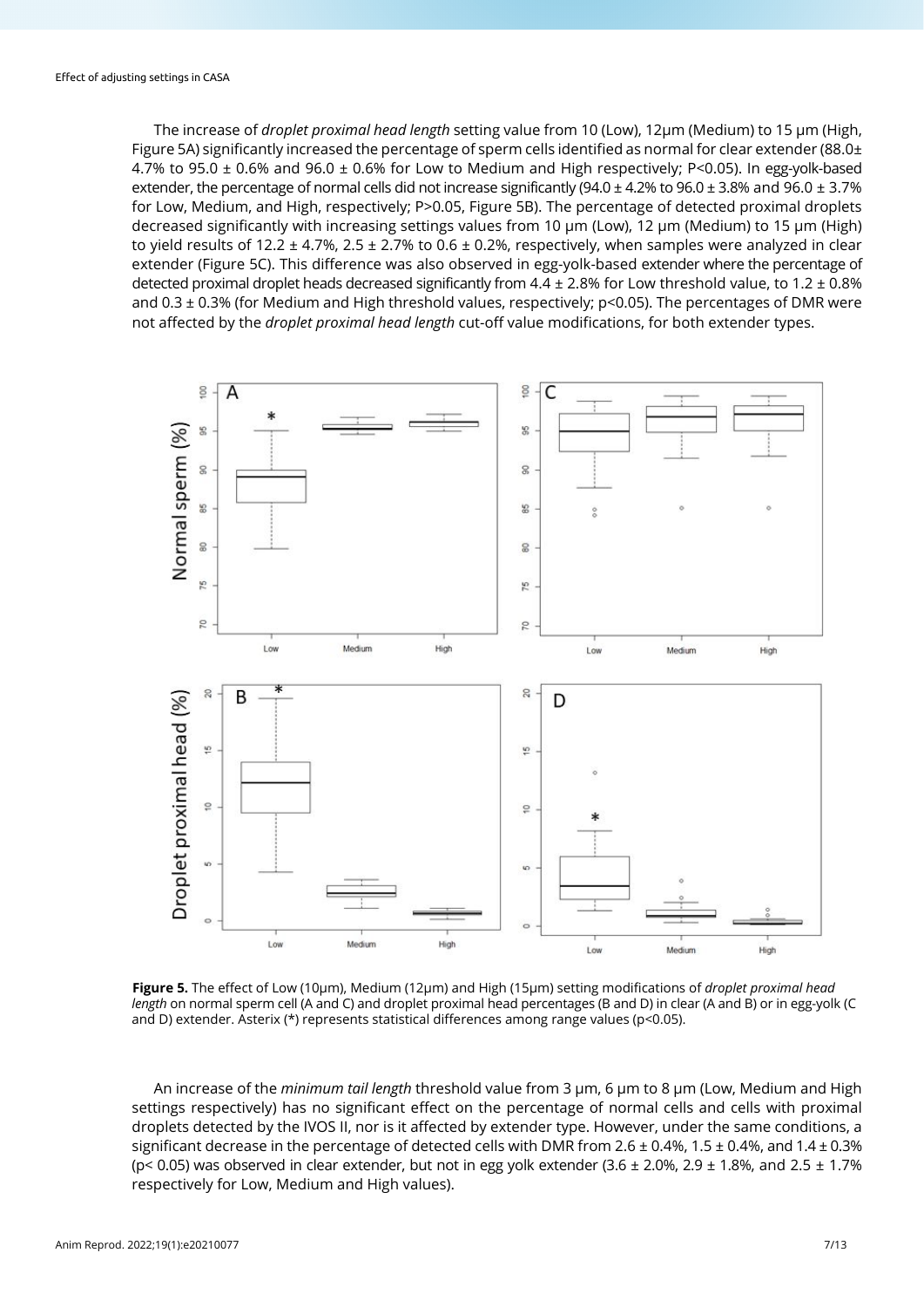# **Validation of the "standardized settings" across different IVOSII units**

The results of sperm characteristics obtained when looking at pre-existing settings in use across different centers using IVOS II, resulted in a range of variability between 1.7% (VCL) to 31.2% (DMR) depending on the evaluated IVOS II parameter (20.2%, 3.6%, 3.8%, 2.1%, and 21.4% respectively for distal droplets, normal sperm, ALH, motile and progressive sperm). There was no variation obtained when the "standardized settings" were applied to each IVOSII machine located at each AI center involved in the study. The boxplots for the percentage of progressive sperm cells obtained for each center with (Figure 6A) or without the "standardized settings" (Figure 6B), clearly illustrate the impact of the applied settings on the variability among IVOSII units within centers. The hierarchy among analyzed bulls with both settings is also conserved within each center (R between 0.97 and 0.98 according to the center).



Figure 6. The effect of the IVOS II settings on the identification of progressive sperm percentages. The motility of 10 Belgian blue bulls was assessed by using an IVOS II set up with center selected settings (A) and "standardized settings" the same across all centers (B). Asterix (\*) represents statistical differences among range values (p<0.05).

#### **The "standardized settings" for IVOSII units**

Based on the results of this study, the "standardized settings of the IVOSII CASA system are the following: 1) proximal droplets at 12 µm; 2) minimum tail length at 4 µm; 3) *STR* at 60%; 4) *VAP progressive* of 40 µm/s; 5) static and slow VSL at 3 µm/s, 2 µm/s, respectively; and 6) static and slow VAP at 5 µm/s and 20 µm/s, respectively.

## **Discussion**

Several studies drove comparisons among different settings pre-established for different species, or among different slide types, or frame rates, but to the best of our knowledge, the present study is the first to compare the effect of altering CASA settings on values obtained for several different semen quality parameters for bovine. The aim of the present study was to evaluate whether altering settings of IVOS II would change obtained results. In this study, it was clear that when setting threshold values were changed, different results were achieved, in particular for progressive motility. A change from Low to High cut-off values resulted in 20%, and 40% difference in results obtained for sperm straightness and average path velocity.

With the increased global demand for bovine semen, the information exchange between AI centers including the fertilization capacity of the dose (male fertility, non-return rates) as well as quality parameters evaluated in the lab (total and progressive motility, total live cells per ejaculate, etc.) are becoming a standard requirement for routine semen processing at AI centers. Due to the difference in sample processing, applied protocols, and data handling, such information may become unreliable and difficult to interpret. It was the intention of this study and contribution from each center to address common issues with the interpretation of results from CASA.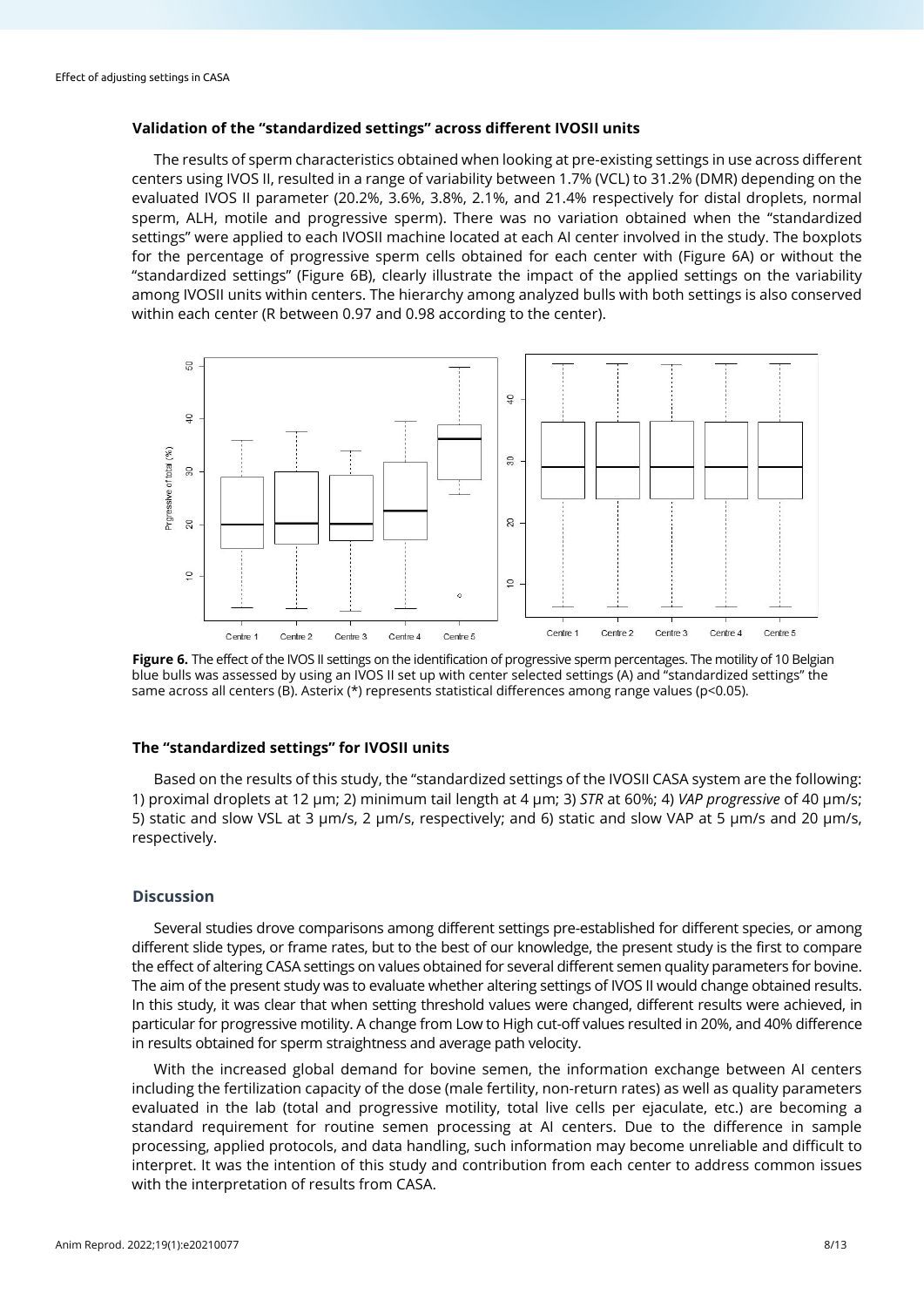Assessment of ejaculate quality is primarily based on post-thaw semen evaluation using quality parameters such as sperm motility, morphology, viability, biochemical estimations of enzyme release, membrane, and acrosome integrity (Kathiravan et al., 2011; Nagy et al., 2003). Among these, motility is the most commonly used method of assessment and previous studies have even found relationships between motility and field fertility (Januskauskas et al., 2003). However, motility scores between AI centers are not always comparable as protocols for sample freezing, thawing, preparation, loading, slides, and hardware differ between centers. Computer-assisted semen analysis facilitates objective classification of a sperm population based on motility (Hoflack et al., 2007; Broekhuijse et al., 2011). Indeed, this technology was developed to replace the subjective assessment of sperm motility, to reduce differences between technicians and experience level. However, in this study, it was clear that different settings adjustments do lead to different final analysis results and this is similar to previous findings (Simonik et al., 2015). The AI centers involved in this study conducted preliminary trials to look at variables that can affect results from CASA (unpublished data) and their results were very similar to those found previously, where external factors like sample temperature (Birks et al., 1994), sample dilution factor (Farrell et al., 1996), mixing, pipetting, time to analysis, technician and the use of counting chambers (Bailey et al., 2007) caused a large degree of variation or loss of cell motility. In a routine environment, both Viking Genetics and CRV reported technical variability among repetitions of the same sample or between technicians, in the order of 6% (unpublished data).

Surprisingly there was no significant impact of either setting threshold values or extender type (egg yolk versus clear extender) on the total motile percentage of spermatozoa when either slow or static parameters were adjusted. It could lead to questioning as to whether chosen settings were extreme enough to detect any differences? Tested range values were selected to be consistent with the value variations generally observed in published works (Chaveiro et al., 2006; İnanç et al., 2018; Lenz et al., 2011). Some kinematic parameters (such as VSL) increased with the threshold value modifications, but this was not significant. Indeed, a fraction of the sperm population classified as slower cells within CASA was considered as non-motile cells and automatically it enhanced the kinematic means of the motile population. Progressive sperm cells could be defined as the faster cells with a linear trajectory. STR progressive (%) and VAP-progressive (µm/s) are the IVOS II parameters that define this sperm population. The progressive percentage is an important indicator of semen quality, widely used worldwide. Therefore, a good, reliable, and comparable method of evaluation for this parameter is required. However, the results from this study highlight that the IVOS II settings largely influence the percentage of progressively motile spermatozoa detected. Indeed, Higher cut-off values for straightness and/or velocity lead to some progressive cells being classified as motile but not progressive. Lowering the cut-off values leads to classifying a lot of motile sperm cells as progressive, and thus altering the correct numbers in both populations.

As expected, total sperm cell concentration was not significantly impacted despite the setting used for both extender types. All the applied modifications had classified or declassified sperm cells in different subcategories. However, despite the subcategories, each considered sperm cell was counted. The only important reported difference existed between the two extender types. Debris and particles within egg-yolk extender can obscure the evaluation of concentration, but it was impossible to evaluate the effect of an individual bull or the collection center since ejaculates were not split samples.

Spermatozoa morphology is a fundamental element affecting its ability to reach the site of fertilization in the female tract, fertilize an ovum, and initiate embryogenesis (Saacke, 2008). Proximal droplets can be identified as a regularly shaped remnant of cytoplasm under the plasma membrane in the neck region of the spermatozoa. High percentages of proximal droplets can be found in the semen of prepubertal bulls, while in mature bulls, they are considered a sign of abnormality in spermiogenesis or epididymal sperm maturation (Amann et al., 2000; Carreira et al., 2012; Lasiene et al., 2013). Whatever the origin of proximal droplet formation, that abnormality impacts the spermatozoa quality traits, both *in vivo* (Al-Makhzoomi et al., 2008) and *in vitro* (Carreira et al., 2012). The present study found that different droplet proximal head length thresholds had an impact on the percentage of detected proximal droplets and, as a consequence, on the percentage of morphologically normal spermatozoa calculated. These results highlight the need for manufacturers to ensure that settings are validated and possibly set into the system rather than users defining such settings and achieving large variability in morphology results.

In clear extender, the percentage of normal cells differed significantly when the Low threshold value was applied, mainly due to the increase of proximal droplets  $(\sim x5)$ . It is not the case with egg-yolk extender, where proximal droplets were also increased but at a lower rate (~x2).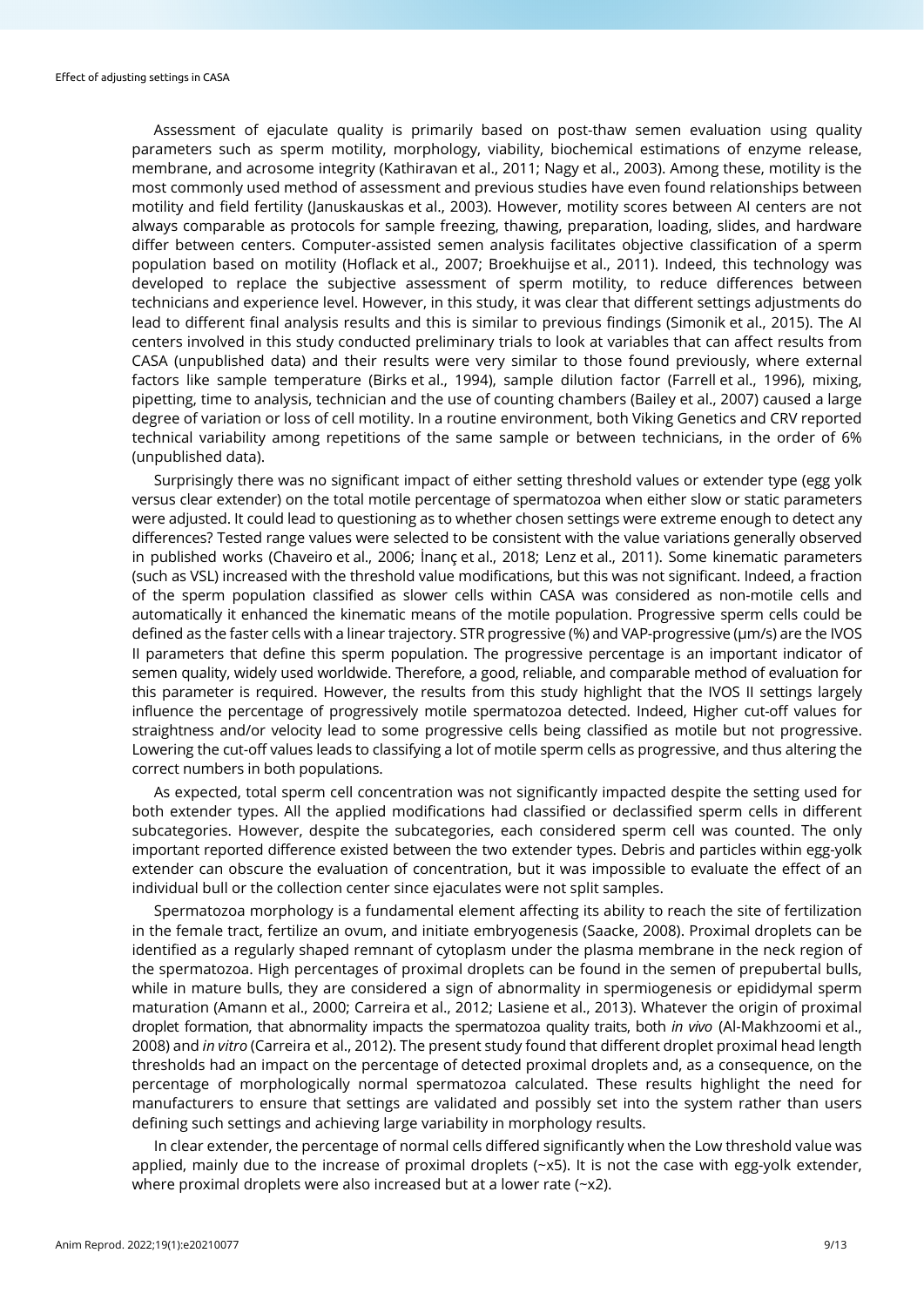IVOS II detects the sperm cells according to the contrast (brightness) of sperm cells to the background, sperm head area, and elongation. The transparency of the extender affects the sperm contrast and head brightness and needs to be adjusted to correctly identify sperm cells. The incorrect configuration will lead to misidentification of sperm cells and over/underestimation of normal sperm population. Too Low illumination or too High *minimum head brightness* may lead to omitting some sperm cells, whereas too High illumination or too Low *minimum head brightness* will incorrectly overscore the number of proximal droplets in the cells.

Although it should be expected to obtain the same results for motility parameters across different members CASA Units, in this study (for the same 10 Belgian Blue ejaculates) this validation step was a required step to ensure that the new raw values were not lower than those obtained with the home-made settings of each center. The results obtained from different IVOSII units highlighted a reduction in the variability among AI centers (with the standardized settings) and on average a higher percentage of progressive cells in 4 of the 5 AI centers participating. The bull classification according to their quality remains the same when settings standardized settings are applied.

Based on the findings of this study, we would suggest that to successfully compare results and determine if samples have deteriorated in quality (*i.e.,* during transit or handling, etc.) or are suitable for use in the field we would suggest that other AI centers would also consider the use of the "standardized settings" (Table 1 and Supplementary Material). This work was not designed to provide an international agreement on minimum semen quality acceptance thresholds, but it is the first step towards consensus on settings within one CASA platform and is suggestive that other CASA units may need the same level of optimization which could lead to further towards general guidelines and internationally accepted standards.

| <b>Setup</b>          | <b>Name</b>                            | <b>Bull frozen semen Standardized QualiVets settings</b> |
|-----------------------|----------------------------------------|----------------------------------------------------------|
| Analysis limits       | Min motility Percent                   | 0                                                        |
|                       | Min progressive Percent                | $\Omega$                                                 |
|                       | Min total Count                        | 200                                                      |
| Calibration           | Objective                              | 1:Zeiss 10x NH IVOS-II 160nm                             |
|                       | <b>Objective Magnification X</b>       | 1.2                                                      |
|                       | <b>Objective Magnification Y</b>       | 1.2                                                      |
| Camera                | Exposure (Ms)                          | 16                                                       |
|                       | Gain                                   | 300                                                      |
|                       | Integrate Enabled                      | <b>FALSE</b>                                             |
|                       | Integrate Time (Ms)                    | 500                                                      |
| <b>Cell Detection</b> | Elongation Max (%)                     | 90                                                       |
|                       | Elongation Min (%)                     | 1                                                        |
|                       | <b>Enable Advanced Tail Detection</b>  | <b>FALSE</b>                                             |
|                       | <b>Head Brightness Min</b>             | 168                                                      |
|                       | Head size Max ( $\mu$ m <sup>2</sup> ) | 70                                                       |
|                       | Head size min ( $\mu$ m <sup>2</sup> ) | 6                                                        |
|                       | <b>Static Tail Filter</b>              | <b>TRUE</b>                                              |
|                       | <b>Tail Brightness Min</b>             | 96                                                       |
|                       | Tail Min Brightness Auto Offset        | 8                                                        |
|                       | Tail Min Brightness Mode               | <b>AUTO FIRST FRAME</b>                                  |
| Chamber               | <b>Capillary Correction</b>            | 1.3                                                      |
|                       | Chamber Depth (µm)                     | 20                                                       |
|                       | Chamber type                           | CAPILLARY                                                |
| Illumination          | Contains Auto illum Calibration        | <b>TRUE</b>                                              |
|                       | Histogram Smooth Width                 | 0                                                        |
|                       | <b>Illumination Primary</b>            | LED                                                      |
|                       | Max Photometer                         | 70                                                       |
|                       | Min Photometer                         | 60                                                       |

**Table 1.** Suggested setting values for "standardized settings" as per bull frozen semen Standardized QualiVets settings on the IVOSII CASA machine.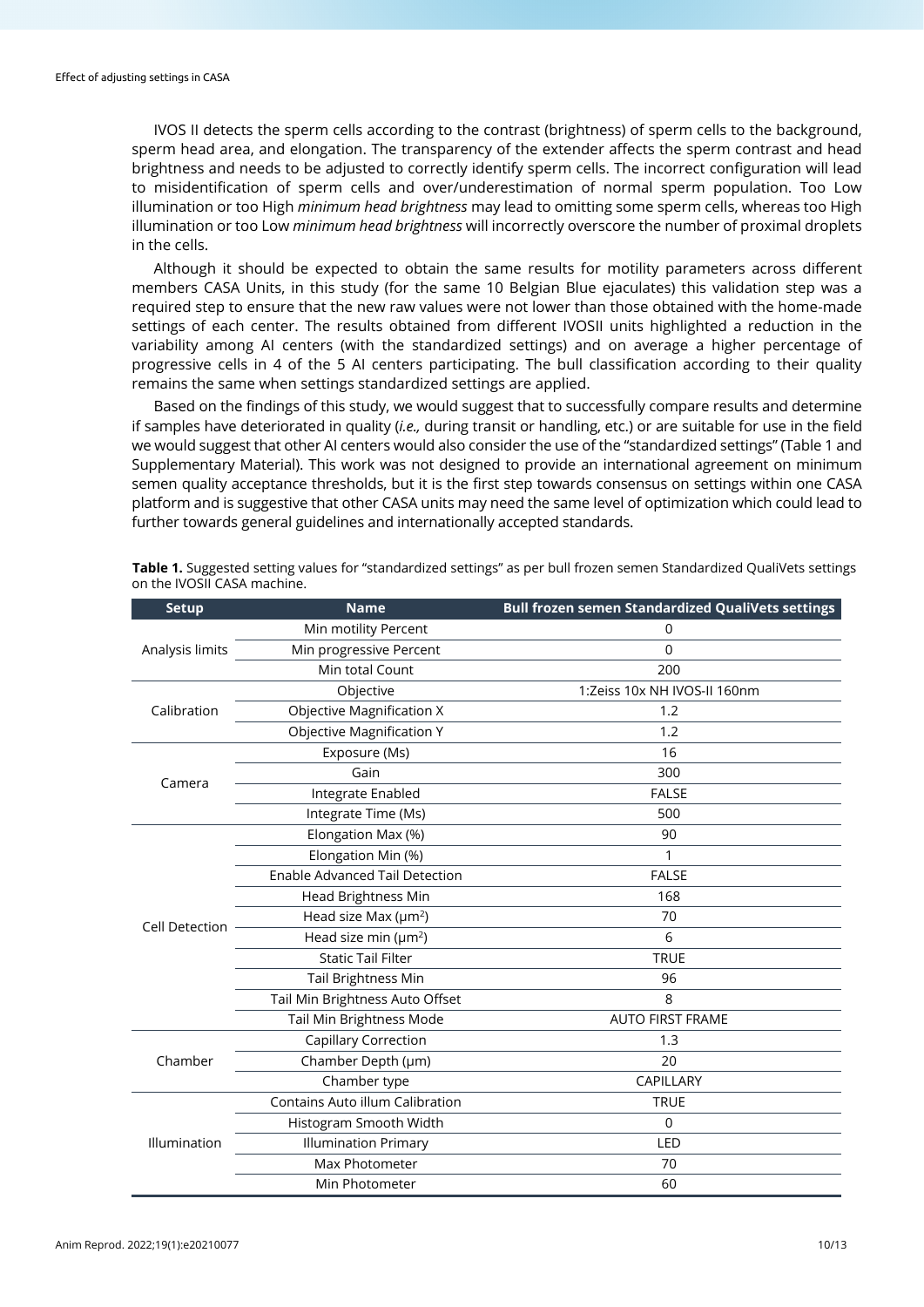| Table 1. Continued |                                          |                                                          |  |
|--------------------|------------------------------------------|----------------------------------------------------------|--|
| <b>Setup</b>       | <b>Name</b>                              | <b>Bull frozen semen Standardized QualiVets settings</b> |  |
| Kinematics         | Cell Travel Max (µm)                     | 15                                                       |  |
|                    | Enable Motile Static Collision Avoidance | <b>FALSE</b>                                             |  |
|                    | Motile cells require a tail              | <b>FALSE</b>                                             |  |
|                    | Motile require Tails Max VSL (µm/s)      | $\Omega$                                                 |  |
|                    | Progressive STR (%)                      | 60                                                       |  |
|                    | Progressive VAP (µm/s)                   | 40                                                       |  |
|                    | Slow VAP (µm/s)                          | 20                                                       |  |
|                    | Slow VSL (µm/s)                          | 2                                                        |  |
|                    | <b>Static Algorithm</b>                  | LENGTH                                                   |  |
|                    | Static VAP (µm/s)                        | 5                                                        |  |
|                    | Static VSL (µm/s)                        | 3                                                        |  |
|                    | <b>Static Width Multiplier</b>           | 0.5                                                      |  |
| Morph              | DMR Droplet to tail end Max (µm)         | 5                                                        |  |
|                    | DMR Tail Length Max (µm)                 | 15                                                       |  |
|                    | Droplet Distal Distance Min (µm)         | 4                                                        |  |
|                    | Droplet Proximal Head Length (µm)        | 12                                                       |  |
|                    | Min Tail Length (µm)                     | 4                                                        |  |
|                    | Morph Normal Minimum Percentage          | $\mathbf 0$                                              |  |
|                    | Tail Bend Angle Averaging Length (um)    | 5                                                        |  |
|                    | Tail Bending Angle Rate Min (°/µm)       | 20                                                       |  |
|                    | Tail coiled Angle Min (°)                | 180                                                      |  |
| Stage              | <b>Stage Temp</b>                        | 37                                                       |  |
| Viadent            | Viadent Fluo Sperm                       | <b>NON VIABLE</b>                                        |  |
| Video Capture      | Frame Capture Speed (Hz)                 | 60                                                       |  |
|                    | Frame count                              | 30                                                       |  |

## **Conclusions**

High precision and the use of standardized settings of CASA system are essential for reaching guaranteed levels of insemination dose quality, efficient semen dose production, and field fertility results. Our current studies confirmed concerns on the variability of results achieved using different CASA settings and would urge centers to validate systems and ideally engage in a standard-setting for the CASA IVOS II system. If applied, this is an important step in the standardization of semen quality assessment in the bovine AI industry. Next studies will focus on combining these settings with a standard operating procedure (similar to the WHO standard in the human industry). This will bring us even closer to worldwide knowledge and uniform semen processing and assessment. The standardized settings, named "Bull frozen semen Standardized QualiVets settings" are proposed in Table 1 and supplementary data.

#### **Acknowledgements**

Torben Nybo from Viking Genetics is acknowledged for sample analysis, validation study, and technical advice. We gratefully acknowledge the barn and laboratory staff in NCBC and AWE for providing the semen samples, and IMV Technologies for facilitating the location, instruments, and reagents for the analyses. This research did not receive any specific grant from funding agencies in the public, commercial, or not-for-profit sectors.

## **References**

Agarwal A, Said TM. Role of sperm chromatine abnormalities and dna damage in male infertility. Hum Reprod Update. 2003;9(4):331-45[. http://dx.doi.org/10.1093/humupd/dmg027.](https://doi.org/10.1093/humupd/dmg027) [PMid:12926527.](https://www.ncbi.nlm.nih.gov/entrez/query.fcgi?cmd=Retrieve&db=PubMed&list_uids=12926527&dopt=Abstract)

Al-Makhzoomi A, Lundeheim N, Haard M, Rodriguez-Martinez H. Sperm morphology and fertility of progeny-tested AI dairy bulls in Sweden. Theriogenology. 2008;70(4):682-91[. http://dx.doi.org/10.1016/j.theriogenology.2008.04.049.](https://doi.org/10.1016/j.theriogenology.2008.04.049) [PMid:18539320.](https://www.ncbi.nlm.nih.gov/entrez/query.fcgi?cmd=Retrieve&db=PubMed&list_uids=18539320&dopt=Abstract)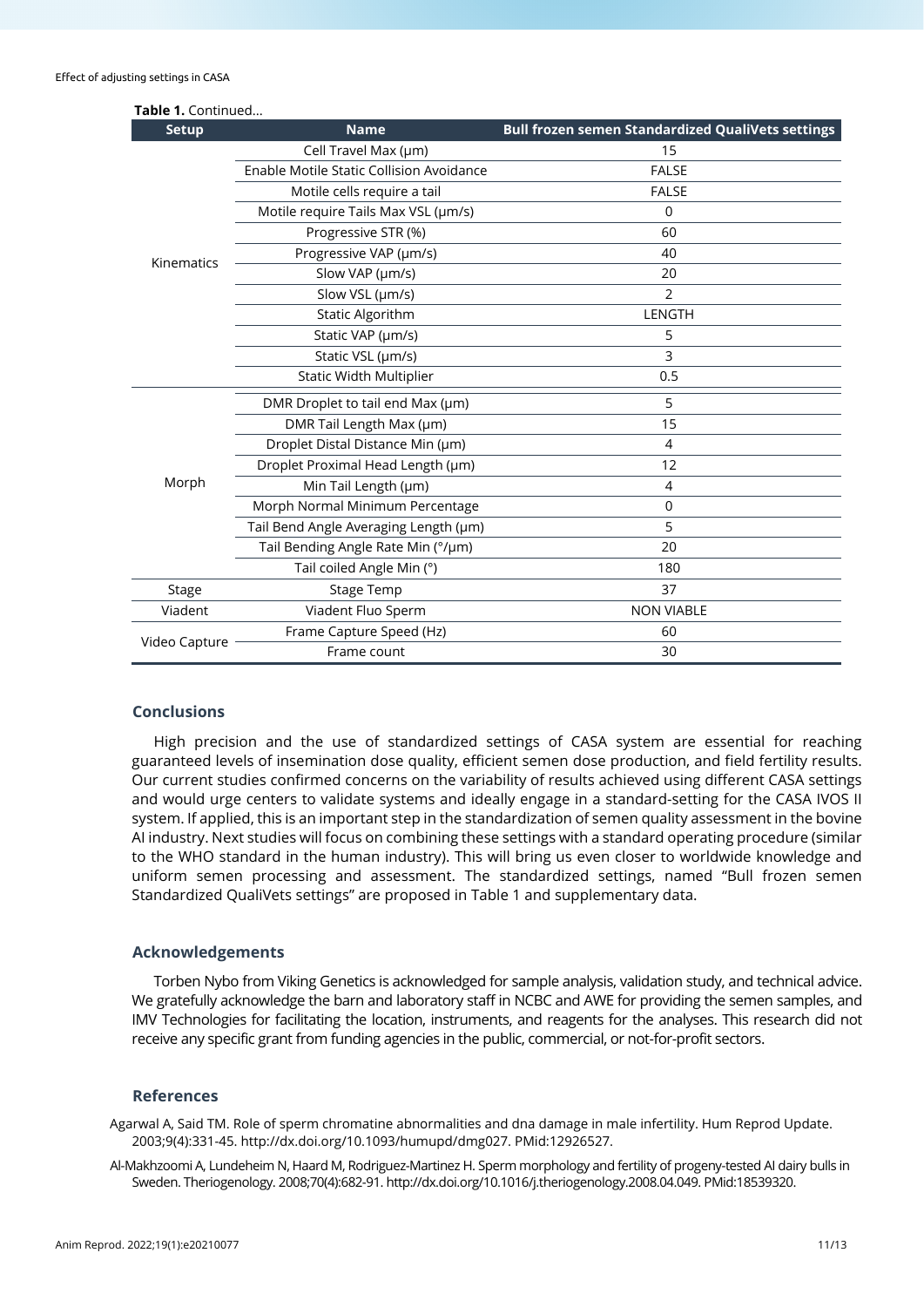- Amann RP, Seidel GE Jr, Mortimer RG. Fertilizing potential in vitro of semen from young beef bulls containing a high or low percentage of sperm with a proximal droplet. Theriogenology. 2000;54(9):1499-515[. http://dx.doi.org/10.1016/S0093-](https://doi.org/10.1016/S0093-691X(00)00470-2) [691X\(00\)00470-2.](https://doi.org/10.1016/S0093-691X(00)00470-2) [PMid:11191872.](https://www.ncbi.nlm.nih.gov/entrez/query.fcgi?cmd=Retrieve&db=PubMed&list_uids=11191872&dopt=Abstract)
- Amann RP, Waberski D. Computer-assisted sperm analysis (CASA): capabilities and potential developments. Theriogenology. 2014;81(1):5-17.e3[. http://dx.doi.org/10.1016/j.theriogenology.2013.09.004.](https://doi.org/10.1016/j.theriogenology.2013.09.004) [PMid:24274405.](https://www.ncbi.nlm.nih.gov/entrez/query.fcgi?cmd=Retrieve&db=PubMed&list_uids=24274405&dopt=Abstract)
- Bailey E, Fenning N, Chamberlain S, Devlin L, Hopkisson J, Tomlinson M. Validation of sperm counting methods using limits of agreement. J Androl. 2007;28(3):364-73[. http://dx.doi.org/10.2164/jandrol.106.002188.](https://doi.org/10.2164/jandrol.106.002188) [PMid:17215545.](https://www.ncbi.nlm.nih.gov/entrez/query.fcgi?cmd=Retrieve&db=PubMed&list_uids=17215545&dopt=Abstract)
- Birks AG, Izzard H, Morroll DR, Prior IR, Troup SA, Lieberman BA, Matson PL, The routine assessment of sperm motility at room temperature and 37 degrees C. Int J Androl. 1994;17(6):289-91. [http://dx.doi.org/10.1111/j.1365-](https://doi.org/10.1111/j.1365-2605.1994.tb01258.x) [2605.1994.tb01258.x.](https://doi.org/10.1111/j.1365-2605.1994.tb01258.x) [PMid:7744507.](https://www.ncbi.nlm.nih.gov/entrez/query.fcgi?cmd=Retrieve&db=PubMed&list_uids=7744507&dopt=Abstract)
- Brazil C, Swan SH, Tollner CR, Treece C, Drobnis EZ, Wang C, Redmon JB, Overstreet JW. Quality control of laboratory methods for semen evaluation in a multicenter research study. J Androl. 2004;25(4):645-56. [http://dx.doi.org/10.1002/j.1939-4640.2004.tb02836.x.](https://doi.org/10.1002/j.1939-4640.2004.tb02836.x) [PMid:15223854.](https://www.ncbi.nlm.nih.gov/entrez/query.fcgi?cmd=Retrieve&db=PubMed&list_uids=15223854&dopt=Abstract)
- Brito LFC. Variations in laboratory semen evaluation procedures and testing. In: Proceedings of the 23rd Technical Conference on Artificial Insemination & Reproduction; 2010; Milwaukee. Milwaukee: NAAB; 2010. pp. 61-7.
- Broekhuijse ML, Sostaric E, Feitsma H, Gadella BM. Additional value of computer assisted semen analysis (CASA) compared to conventional motility assessments in pig artificial insemination. Theriogenology. 2011;76(8):1473-86.e1. [http://dx.doi.org/10.1016/j.theriogenology.2011.05.040.](https://doi.org/10.1016/j.theriogenology.2011.05.040) [PMid:21872316.](https://www.ncbi.nlm.nih.gov/entrez/query.fcgi?cmd=Retrieve&db=PubMed&list_uids=21872316&dopt=Abstract)
- Broekhuijse MLWJ, Šoštarić E, Feitsma H, Gadella BM. Application of computer-assisted semen analysis to explain variations in pig fertility. J Anim Sci. 2012;90(3):779-89. [http://dx.doi.org/10.2527/jas.2011-4311.](https://doi.org/10.2527/jas.2011-4311) [PMid:22064743.](https://www.ncbi.nlm.nih.gov/entrez/query.fcgi?cmd=Retrieve&db=PubMed&list_uids=22064743&dopt=Abstract)
- Bucak MN, Ataman MB, Baspinar N, Uysal O, Taspinar M, Bilgili A, Ozturk C, Gungor S, Inanc ME, Akal E. Lycopene and resveratrol improve post-thaw bull sperm parameters: sperm motility, mitochondrial activity and DNA integrity. Andrologia. 2015;47(5):545-52. [http://dx.doi.org/10.1111/and.12301.](https://doi.org/10.1111/and.12301) [PMid:24909239.](https://www.ncbi.nlm.nih.gov/entrez/query.fcgi?cmd=Retrieve&db=PubMed&list_uids=24909239&dopt=Abstract)
- Carreira JT, Mingoti GZ, Rodrigues LH, Silva C, Perri SH, Koivisto MB. Impact of proximal cytoplasmic droplets on quality traits and in-vitro embryo production efficiency of cryopreserved bull spermatozoa. Acta Vet Scand. 2012;54(1):1. [http://dx.doi.org/10.1186/1751-0147-54-1.](https://doi.org/10.1186/1751-0147-54-1) [PMid:22240071.](https://www.ncbi.nlm.nih.gov/entrez/query.fcgi?cmd=Retrieve&db=PubMed&list_uids=22240071&dopt=Abstract)
- Castro LS, Siqueira AFP, Hamilton TRS, Mendes CM, Visintin JA, Assumpção MEOA. Effect of bovine sperm chromatin integrity evaluated using three different methods on in vitro fertility. Theriogenology. 2018;107:142-8. [http://dx.doi.org/10.1016/j.theriogenology.2017.11.006.](https://doi.org/10.1016/j.theriogenology.2017.11.006) [PMid:29154161.](https://www.ncbi.nlm.nih.gov/entrez/query.fcgi?cmd=Retrieve&db=PubMed&list_uids=29154161&dopt=Abstract)
- Chaveiro A, Machado L, Frijters A, Engel B, Woelders H. Improvement of parameters of freezing medium and freezing protocol for bull sperm using two osmotic supports. Theriogenology. 2006;65(9):1875-90. [http://dx.doi.org/10.1016/j.theriogenology.2005.10.017.](https://doi.org/10.1016/j.theriogenology.2005.10.017) [PMid:16310842.](https://www.ncbi.nlm.nih.gov/entrez/query.fcgi?cmd=Retrieve&db=PubMed&list_uids=16310842&dopt=Abstract)
- Christensen P, Labouriau R, Birck A, Boe-Hansen GB, Pedersen J, Borchersen S. Relationship among seminal quality measures and field fertility of young dairy bulls using low-dose inseminations. J Dairy Sci. 2011;94(4):1744-54. [http://dx.doi.org/10.3168/jds.2010-3087.](https://doi.org/10.3168/jds.2010-3087) [PMid:21426963.](https://www.ncbi.nlm.nih.gov/entrez/query.fcgi?cmd=Retrieve&db=PubMed&list_uids=21426963&dopt=Abstract)
- Farrell PB, Foote RH, McArdle MM, Trouern-Trend VL, Tardif AL. Media and dilution procedures tested to minimize handling effects on human, rabbit, and bull sperm for computer-assisted sperm analysis (CASA). J Androl. 1996;17(3):293-300. [PMid:8792220.](https://www.ncbi.nlm.nih.gov/entrez/query.fcgi?cmd=Retrieve&db=PubMed&list_uids=8792220&dopt=Abstract)
- Hansen C, Vermeiden T, Vermeiden JPW, Simmet C, Day BC, Feitsma H. Comparison of FACSCount AF system, Improved Neubauer hemocytometer, Corning 254 photometer, SpermVision, UltiMate and NucleoCounter SP-100 for determination of sperm concentration of boar semen. Theriogenology. 2006;66(9):2188-94. [http://dx.doi.org/10.1016/j.theriogenology.2006.05.020.](https://doi.org/10.1016/j.theriogenology.2006.05.020) [PMid:16920186.](https://www.ncbi.nlm.nih.gov/entrez/query.fcgi?cmd=Retrieve&db=PubMed&list_uids=16920186&dopt=Abstract)
- Hoflack G, Opsomer G, Rijsselaere T, Van Soom A, Maes D, de Kruif A, Duchateau L. Comparison of computer-assisted sperm motility analysis parameters in semen from Belgian blue and Holstein-Friesian bulls. Reprod Domest Anim. 2007;42(2):153-61[. http://dx.doi.org/10.1111/j.1439-0531.2006.00745.x.](https://doi.org/10.1111/j.1439-0531.2006.00745.x) [PMid:17348972.](https://www.ncbi.nlm.nih.gov/entrez/query.fcgi?cmd=Retrieve&db=PubMed&list_uids=17348972&dopt=Abstract)
- İnanç ME, Çi̇l B, Teki̇n K, Alemdar H, Daşkin A. The combination of CASA kinetic parameters and fluorescein staining as a fertility tool in cryopreserved bull semen. Turk J Vet Anim Sci. 2018;42(5):452-8[. http://dx.doi.org/10.3906/vet-1801-83.](https://doi.org/10.3906/vet-1801-83)
- Januskauskas A, Johannisson A, Rodriguez-Martinez H. Subtle membrane changes in cryopreserved bull semen in relation with sperm viability, chromatin structure, and field fertility. Theriogenology. 2003;60(4):743-58. [http://dx.doi.org/10.1016/S0093-691X\(03\)00050-5.](https://doi.org/10.1016/S0093-691X(03)00050-5) [PMid:12832022.](https://www.ncbi.nlm.nih.gov/entrez/query.fcgi?cmd=Retrieve&db=PubMed&list_uids=12832022&dopt=Abstract)
- Kathiravan P, Kalatharan J, Karthikeya G, Rengarajan K, Kadirvel G. Objective sperm motion analysis to assess dairy bull fertility using computer-aided system--a review. Reprod Domest Anim. 2011;46(1):165-72. [http://dx.doi.org/10.1111/j.1439-0531.2010.01603.x.](https://doi.org/10.1111/j.1439-0531.2010.01603.x) [PMid:20403134.](https://www.ncbi.nlm.nih.gov/entrez/query.fcgi?cmd=Retrieve&db=PubMed&list_uids=20403134&dopt=Abstract)
- Keel BA, Stembridge TW, Pineda G, Serafy NT Sr. Lack of standardization in performance of the semen analysis among laboratories in the United States. Fertil Steril. 2002;78(3):603-8[. http://dx.doi.org/10.1016/S0015-0282\(02\)03296-X](https://doi.org/10.1016/S0015-0282(02)03296-X)[.](https://www.ncbi.nlm.nih.gov/entrez/query.fcgi?cmd=Retrieve&db=PubMed&list_uids=12215340&dopt=Abstract) [PMid:12215340.](https://www.ncbi.nlm.nih.gov/entrez/query.fcgi?cmd=Retrieve&db=PubMed&list_uids=12215340&dopt=Abstract)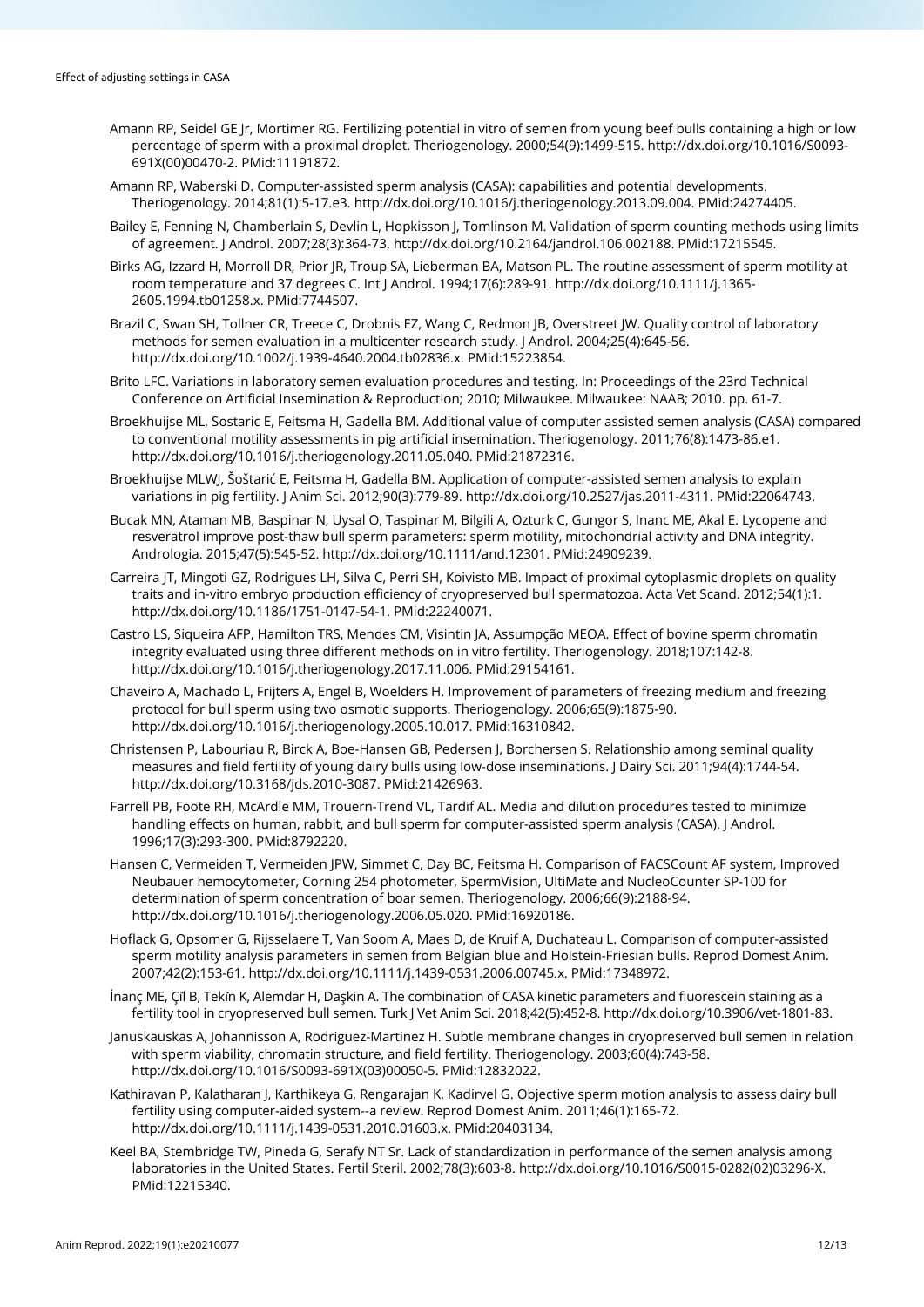- Keel BA. How reliable are results from the semen analysis? Fertil Steril. 2004;82(1):41-4. [http://dx.doi.org/10.1016/j.fertnstert.2004.04.007.](https://doi.org/10.1016/j.fertnstert.2004.04.007) [PMid:15236987.](https://www.ncbi.nlm.nih.gov/entrez/query.fcgi?cmd=Retrieve&db=PubMed&list_uids=15236987&dopt=Abstract)
- Lasiene K, Gedrimas V, Vitkus A, Glinskyte S, Lasys V, Valanciute A, Sienkiewicz W. Evaluation of morphological criteria of sperm quality before in vitro fertilization and intracytoplasmic sperm injection. Pol J Vet Sci. 2013;16(4):773-85. [http://dx.doi.org/10.2478/pjvs-2013-0112.](https://doi.org/10.2478/pjvs-2013-0112) [PMid:24597318.](https://www.ncbi.nlm.nih.gov/entrez/query.fcgi?cmd=Retrieve&db=PubMed&list_uids=24597318&dopt=Abstract)
- Lenz RW, Kjelland ME, Vonderhaar K, Swannack TM, Moreno JF. A comparison of bovine seminal quality assessments using different viewing chambers with a computer-assisted semen analyzer. J Anim Sci. 2011;89(2):383-8. [http://dx.doi.org/10.2527/jas.2010-3056.](https://doi.org/10.2527/jas.2010-3056) [PMid:20952528.](https://www.ncbi.nlm.nih.gov/entrez/query.fcgi?cmd=Retrieve&db=PubMed&list_uids=20952528&dopt=Abstract)
- Lu JC, Zhang HY, Hu YA, Huang YF, Lu NO. A survey on the status of semen analysis in 118 laboratories in China. Asian J Androl. 2010;12(1):104-10[. http://dx.doi.org/10.1038/aja.2008.41.](https://doi.org/10.1038/aja.2008.41) [PMid:19234484.](https://www.ncbi.nlm.nih.gov/entrez/query.fcgi?cmd=Retrieve&db=PubMed&list_uids=19234484&dopt=Abstract)
- Mallidis C, Cooper TG, Hellenkemper B, Lablans M, Uckert F, Nieschlag E. Ten years experience with an external quality control program for semen analysis. Fertil Steril. 2012;98(3):611-6.e4. [http://dx.doi.org/10.1016/j.fertnstert.2012.05.006.](https://doi.org/10.1016/j.fertnstert.2012.05.006) [PMid:22633256.](https://www.ncbi.nlm.nih.gov/entrez/query.fcgi?cmd=Retrieve&db=PubMed&list_uids=22633256&dopt=Abstract)
- Murphy EM, O'Meara C, Eivers B, Lonergan P, Fair S. Comparison of plant- and egg yolk-based semen diluents on in vitro sperm kinematics and in vivo fertility of frozen-thawed bull semen. Anim Reprod Sci. 2018;191:70-5. [http://dx.doi.org/10.1016/j.anireprosci.2018.02.010.](https://doi.org/10.1016/j.anireprosci.2018.02.010) [PMid:29496341.](https://www.ncbi.nlm.nih.gov/entrez/query.fcgi?cmd=Retrieve&db=PubMed&list_uids=29496341&dopt=Abstract)
- Nagy S, Jansen J, Topper EK, Gadella BM. A triple-stain flow cytometric method to assess plasma- and acrosomemembrane integrity of cryopreserved bovine sperm immediately after thawing in presence of egg-yolk particles. Biol Reprod. 2003;68(5):1828-35[. http://dx.doi.org/10.1095/biolreprod.102.011445.](https://doi.org/10.1095/biolreprod.102.011445) [PMid:12606354.](https://www.ncbi.nlm.nih.gov/entrez/query.fcgi?cmd=Retrieve&db=PubMed&list_uids=12606354&dopt=Abstract)
- Partyka A, Lukaszewicz E, Nizanski W, Twardon J. Detection of lipid peroxidation in frozen-thawed avian spermatozoa using C(11)-BODIPY(581/591). Theriogenology. 2011;75(9):1623-9[. http://dx.doi.org/10.1016/j.theriogenology.2011.01.002.](https://doi.org/10.1016/j.theriogenology.2011.01.002) [PMid:21396693.](https://www.ncbi.nlm.nih.gov/entrez/query.fcgi?cmd=Retrieve&db=PubMed&list_uids=21396693&dopt=Abstract)
- Rossitto M, Marchive C, Pruvost A, Sellem E, Ghettas A, Badiou S, Sutra T, Poulat F, Philibert P, Boizet-Bonhoure B. Intergenerational effects on mouse sperm quality after in utero exposure to acetaminophen and ibuprofen. FASEB J. 2019;33(1):339-57. [http://dx.doi.org/10.1096/fj.201800488RRR.](https://doi.org/10.1096/fj.201800488RRR) [PMid:29979629.](https://www.ncbi.nlm.nih.gov/entrez/query.fcgi?cmd=Retrieve&db=PubMed&list_uids=29979629&dopt=Abstract)
- Saacke RG. Sperm morphology: its relevance to compensable and uncompensable traits in semen. Theriogenology. 2008;70(3):473-8[. http://dx.doi.org/10.1016/j.theriogenology.2008.04.012.](https://doi.org/10.1016/j.theriogenology.2008.04.012) [PMid:18495234.](https://www.ncbi.nlm.nih.gov/entrez/query.fcgi?cmd=Retrieve&db=PubMed&list_uids=18495234&dopt=Abstract)
- Sellem E, Broekhuijse ML, Chevrier L, Camugli S, Schmitt E, Schibler L, Koenen EP. Use of combinations of in vitro quality assessments to predict fertility of bovine semen. Theriogenology. 2015;84(9):1447-54.e5. [http://dx.doi.org/10.1016/j.theriogenology.2015.07.035.](https://doi.org/10.1016/j.theriogenology.2015.07.035) [PMid:26296523.](https://www.ncbi.nlm.nih.gov/entrez/query.fcgi?cmd=Retrieve&db=PubMed&list_uids=26296523&dopt=Abstract)
- Simonik O, Sichtar J, Krejcarkova A, Rajmon R, Stadnik L, Beran J, Dolezalova M, Biniova Z. Computer assisted sperm analysis–the relationship to bull field fertility, possible errors and their impact on outputs: a review. Indian J Anim Sci. 2015;85:3-11.
- Toft G, Rignell-Hydbom A, Tyrkiel E, Shvets M, Giwercman A. Quality control workshops in standardization of sperm concentration and motility assessment in multicentre studies. Int J Androl. 2005;28(3):144-9. [http://dx.doi.org/10.1111/j.1365-2605.2005.00518.x.](https://doi.org/10.1111/j.1365-2605.2005.00518.x) [PMid:15910539.](https://www.ncbi.nlm.nih.gov/entrez/query.fcgi?cmd=Retrieve&db=PubMed&list_uids=15910539&dopt=Abstract)
- Verstegen J, Iguer-Ouada M, Onclin K. Computer assisted semen analyzers in andrology research and veterinary practice. Theriogenology. 2002;57(1):149-79. [http://dx.doi.org/10.1016/S0093-691X\(01\)00664-1.](https://doi.org/10.1016/S0093-691X(01)00664-1) [PMid:11775967.](https://www.ncbi.nlm.nih.gov/entrez/query.fcgi?cmd=Retrieve&db=PubMed&list_uids=11775967&dopt=Abstract)
- Walczak-Jedrzejowska R, Marchlewska K, Oszukowska E, Filipiak E, Bergier L, Slowikowska-Hilczer J. Semen analysis standardization: is there any problem in Polish laboratories? Asian J Androl. 2013;15(5):616-21. [http://dx.doi.org/10.1038/aja.2013.48.](https://doi.org/10.1038/aja.2013.48) [PMid:23817502.](https://www.ncbi.nlm.nih.gov/entrez/query.fcgi?cmd=Retrieve&db=PubMed&list_uids=23817502&dopt=Abstract)
- WHO. WHO laboratory manual for the examination and processing of human semen. Geneva: World Health Organization; 2010.

#### **Author contributions**

CM: Conceptualization, Resources, Methodology, Investigation, Formal analysis, Validation, Writing – original draft, Writing – review & editing; EH: Conceptualization, Resources, Methodology, Investigation, Formal analysis, Validation, Writing – original draft, Writing – review & editing; KK: Conceptualization, Methodology, Investigation, Formal analysis, Validation, Writing – original draft, Writing – review & editing; CL: Conceptualization, Resources, Methodology, Investigation, Formal analysis, Validation, Writing – original draft, Writing – review & editing; MB: Conceptualization, Methodology, Investigation, Formal analysis, Validation, Writing – original draft, Writing – review & editing; AC: Methodology, Investigation, Formal analysis, Validation, Writing – original draft, Writing – review & editing; LGP: Methodology, Investigation, Formal analysis, Validation, Writing – original draft, Writing – review & editing; ES: Conceptualization, Methodology, Supervision, Project administration, Investigation, Formal analysis, Validation, Writing – original draft, Writing – review & editing.